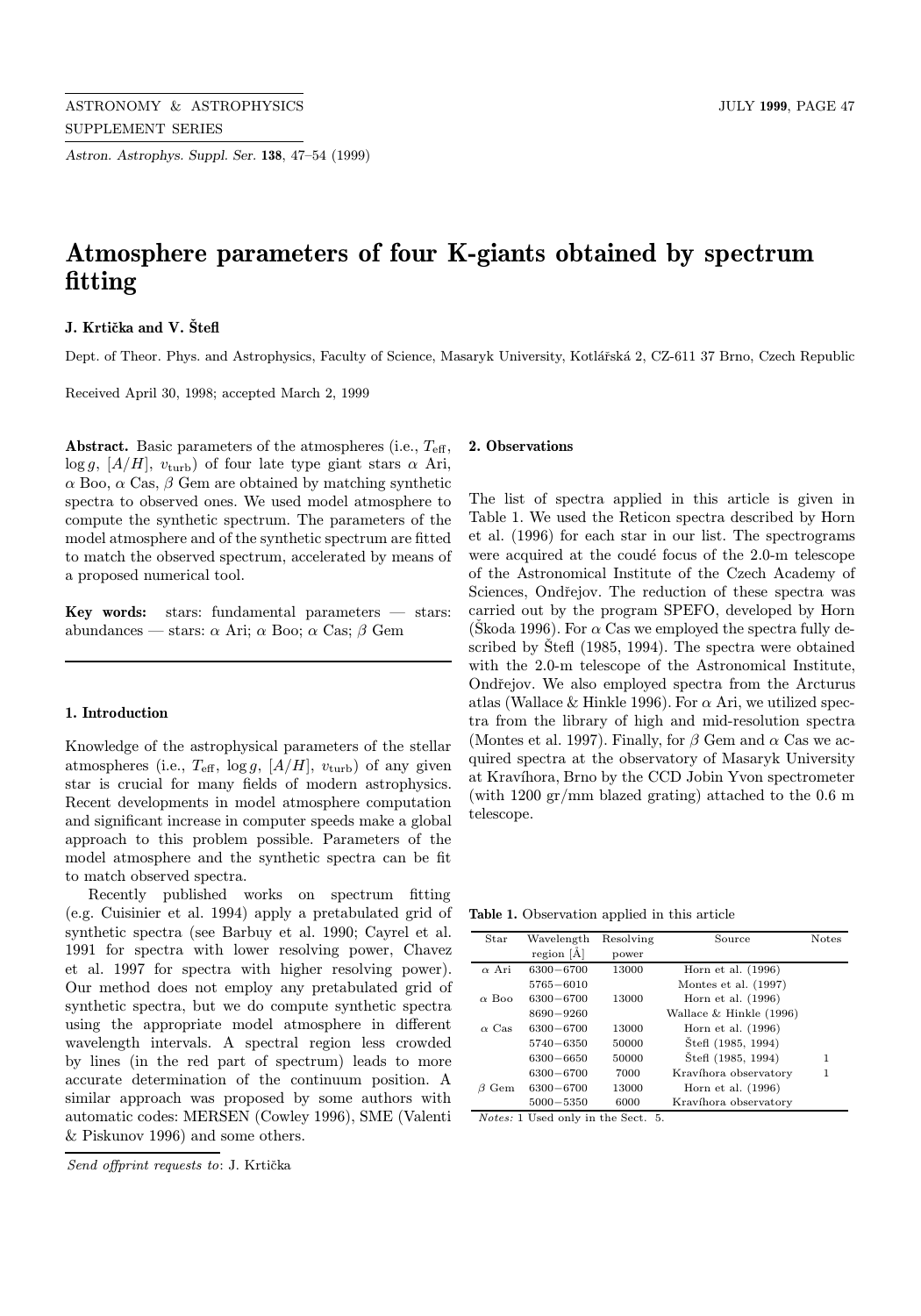# 3. Numerical methods

# 3.1. Model atmosphere

A model atmosphere was obtained firstly with the ATLAS9 program (Kurucz 1993) adapted for Sun OS by M. Lemke. According to numerical simulation of stellar convection (Abbett et al. 1997) we have selected  $l/H = 1.5$ , and for models we put  $v_{\text{turb}} = 2.0 \text{ km s}^{-1}$ .

Second, we applied the POSMARCS grid of models (Plez 1997) described in some details by Bessell et al. (1998) and based on SOSMARCS models (Plez et al. 1992). The microturbulent velocity was chosen as  $v_{\text{turb}} =$  $2.0 \text{ km s}^{-1}$ .

## 3.2. Synthetic spectra

The synthetic spectra are calculated by the program SYNSPEC36 (Hubeny et al. 1994). Several modifications of this program have been made to adapt the program to spectrum synthesis of cool stars. The most important modifications are the inclusion of atoms with  $30 < Z < 90$ and the inclusion of selected transitions of some diatomic molecules.

The polynomial partition function approximations for atoms with  $30 < Z \leq 90$  are adopted from Irwin (1981). The molecular constants are taken from Huber & Herzberg (1979), while the line list is taken from Kurucz's CD-ROM (1993). Atomic line data for the spectrum synthesis are adopted from VALD (Piskunov et al. 1995). The Hubeny's program ROTIN3 computes rotational and instrumental convolution.

# 3.3. Optimization

Two steps (computation of model atmosphere and synthetic spectrum) are repeated to match the observed spectrum. A non-linear method optimizes the model parameters and/or synthetic spectrum parameters. To avoid numerical problems during the calculation of gradient we have chosen a simplex method.

We used two different methods for the calculation of the optimization criterion (see below).

# 3.3.1. Direct comparison

The computed synthetic flux is convolved with the rotational and instrumental kernel function. The final synthetic spectrum is obtained in a denser wavelength grid than the observed one (because of more accurate computation of the convolution), so a spline interpolation is applied to obtain a uniform wavelength grid. The optimization criterion is

$$
\sigma^2 = \sum_n \left( H_n^{\text{obs}} - H_n^{\text{syn}} \right)^2 \tag{1}
$$

where  $H$  is the line profile and subscripts obs and syn denote observed and synthetic spectrum, respectively.

#### 3.3.2. Comparison applying Fourier transform

Since the rotational velocity  $v \sin i$  and the so called macroturbulent velocity are not important quantities for stellar atmosphere, we applied the Fourier transform method for adopting the basic parameters of stellar atmosphere. Lowering the number of independent variables significantly decreases the computer time spent for each fitting, and does not require knowledge of the detailed shape of the instrumental profile.

An ideal observed spectrum  $H_{\text{ideal}}$  for slowly rotating stars is the convolution of the flux emergent from the star  $H_{\text{em}}$  and the rotational profile  $I_{\text{rot}}$  (merged with the profile of the macroturbulent velocity); let us write according to Gray (1992)

$$
H_{\text{ideal}} = H_{\text{em}} * I_{\text{rot}}.\tag{2}
$$

Likewise, the final observed spectrum  $H_{\text{inst}}$  is a convolution of an ideal observed spectrum and instrumental profile  $I_{\text{inst}}$ 

$$
H_{\rm obs} = H_{\rm ideal} * I_{\rm inst}.\tag{3}
$$

Applying known features of the convolution we can now write

$$
H_{\rm obs} = H_{\rm em} * I,\tag{4}
$$

where  $I$  is the convolution of rotational and instrumental profile

$$
I = I_{\rm rot} * I_{\rm inst}.\tag{5}
$$

Fourier transform of Eq. (4) gives

$$
\mathcal{H}_{\rm obs} = \mathcal{H}_{\rm em} \mathcal{I} \tag{6}
$$

where  $\mathcal{H}_{\rm obs},\,\mathcal{H}_{\rm em}$  and  $\mathcal I$  denote the Fourier transform of the corresponding quantities. From this equation we can now determine the instrumental profile  $I$  as

$$
I \equiv \mathcal{F}\left(\mathcal{I}\right) = \mathcal{F}\left(\mathcal{H}_{\rm obs}/\mathcal{H}_{\rm em}\right) \tag{7}
$$

where  $\mathcal F$  denotes the Fourier transform. A typical result of such a calculation is a function which has non-zero values only in a very small interval. This result is demonstrated in Fig. 1 and can be used for the optimization, as described below.

The computed synthetic spectrum is spline interpolated to  $n_{\text{obs}}$  wavelength points of the observed spectrum. Then, FFT is performed on both observed and synthetic spectrum to obtain  $\mathcal{H}_{obs}$  and  $\mathcal{H}_{em}$ , where  $\mathcal{H}_{em}$  now denotes the Fourier transform of the synthetic spectrum. Equation (6) is consequently used to compute  $\mathcal{I}$ , the Fourier transform of convolution of instrumental and rotational profiles. Furthermore, backward FFT is performed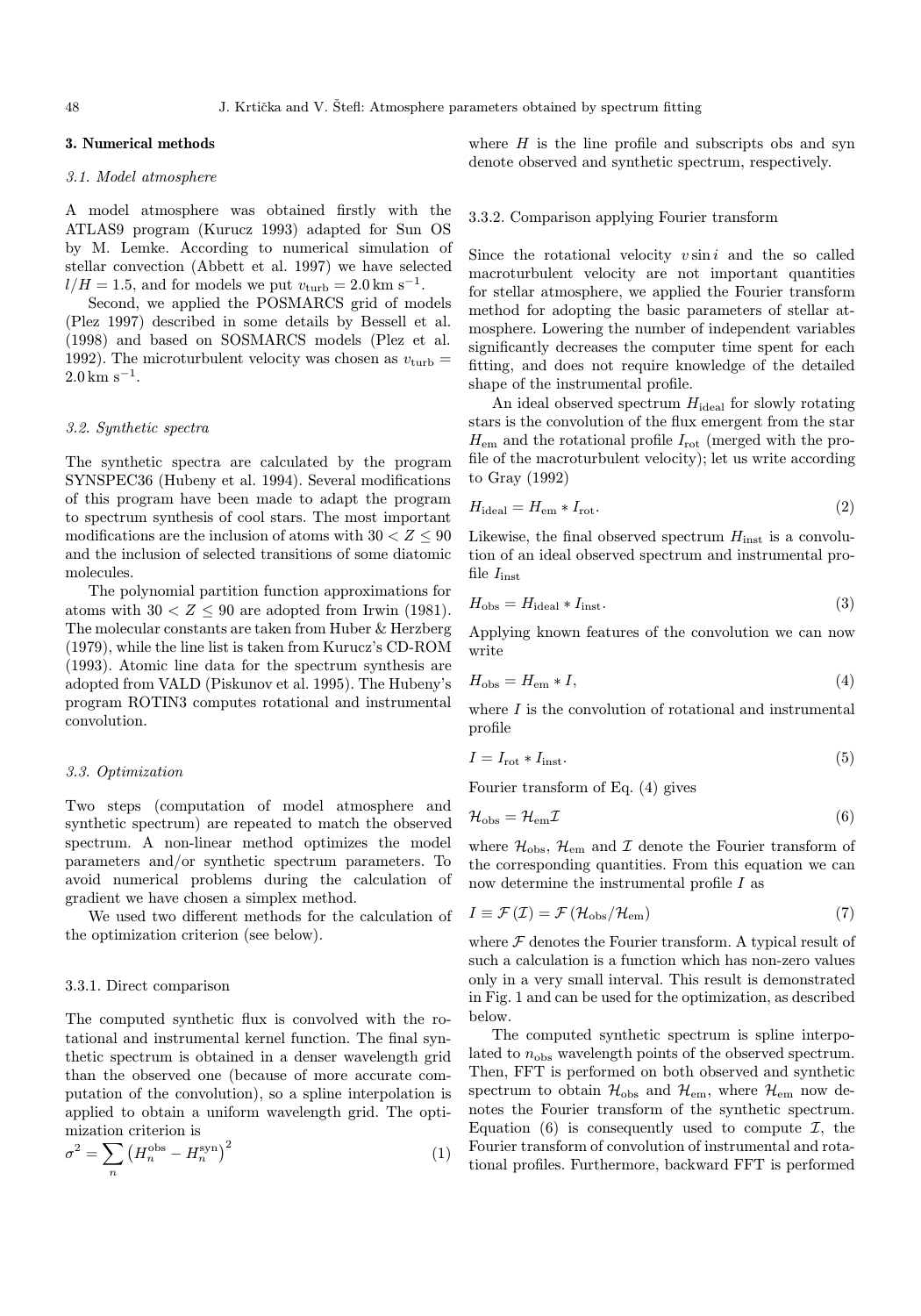

Fig. 1. A sample of the Fourier transformation of the convolution of tentative instrumental and rotational profiles. The solid line is a part of that Fourier transformation (for  $\beta$  Gem) computed with optimum parameters (given in Table 2) and the dashed line is a part of that Fourier transform with temperature shifted about 500 K. The peak (around  $n = 0$ ) represents the Fourier transform of the convolution of the rotational and instrumental profile. For optimum parameters this peak is higher. Furthermore, beginning from a certain point (in this case  $n \stackrel{\textstyle >}{\sim} 10$ ) values of  $\mathcal I$  computed with shifted temperature are higher than values computed with correct temperature. If we could compute an accurate synthetic spectrum, then the values outside the peak would be equal to zero

on derived profile  $\mathcal{I}$ , applying Eq. (7). The final optimization criterion is computed in the form of

$$
\sigma^2 = \sum_{n=n_{\text{inst}}}^{n_{\text{obs}}-n_{\text{inst}}} I_n^2,\tag{8}
$$

where  $2 \cdot n_{\text{inst}}$  is the number of points where the profile is significantly non-zero. Globally, the tentative instrumental profile I is computed from Eq. (7), where  $\mathcal{H}_{em}$  is substituted by the Fourier transform of the synthetic spectrum and  $\mathcal{H}_{\text{obs}}$  is the Fourier transform of the observed spectrum. Different values of  $\sigma^2$  can be obtained by varying the parameters of the synthetic spectrum. The parameters of spectra with the lowest  $\sigma^2$  are close to genuine atmosphere parameters of the star.

To indicate the quality of the fit, we used the quantity  $\overline{\sigma}$ , defined as

$$
\overline{\sigma} = \sqrt{\frac{\sigma^2}{n_{\text{obs}}}}
$$
 (9)

where  $n_{\text{obs}}$  is number of points of the observed spectrum.

# 4. Results

For spectrum synthesis the only molecule added was CN  $(A^{2}\Pi - X^{2}\Sigma)$ , which was applied in the infrared part of Arcturus spectrum. The mean parameters (the effective temperature, the gravity, the microturbulent velocity and the metallicity) obtained in this work are given in Table 2.

Table 2. Derived atmosphere parameters of program stars

| $_{\rm star}$ | $T_{\rm eff}$ [K]           | $\log q$        | $v_{\rm turb}$ [km s <sup>-1</sup> ] | [A/H]            |
|---------------|-----------------------------|-----------------|--------------------------------------|------------------|
|               | $\alpha$ Ari 4590 $\pm$ 100 | $2.4 \pm 0.1$   | $2.4 \pm 0.2$                        | $-0.15 \pm 0.16$ |
|               | $\alpha$ Boo 4390 $\pm$ 90  | $2.0 + 0.2$     | $1.6 + 0.2$                          | $-0.27 \pm 0.05$ |
|               | $\alpha$ Cas 4520 $\pm$ 50  | $1.83 + 0.03$   | $2.25 \pm 0.15$                      | $-0.04 + 0.01$   |
|               | $\beta$ Gem 4990 $\pm 30$   | $2.92 \pm 0.06$ | $2.0 \pm 0.1$                        | $-0.03 \pm 0.03$ |

# 4.1. α Ari

Results of the FFT optimization described in Sect. 3.3.2 in each wavelength interval are given in Table 3. Parameters of  $\alpha$  Ari determined by other authors are given in Table 4.

Table 3. Derived atmosphere parameters of  $\alpha$  Ari

| interval                      | $T_{\rm eff}$ | log q | $v_{\text{turb}}$              | [A/H]    | model                   | $\sigma$ |
|-------------------------------|---------------|-------|--------------------------------|----------|-------------------------|----------|
| [A]                           | [K]           |       | $\mathrm{km}\,\mathrm{s}^{-1}$ |          |                         |          |
| $6300 - 6700$ $4700$ , $2.52$ |               |       | 2.57                           | $-0.003$ | ATLAS9                  | 0.056    |
| $6300 - 6700$ $4670$ , 2.49   |               |       | 2.57                           |          | $-0.024$ POSMARCS 0.057 |          |
| $5765 - 6010$ 4500, 2.33      |               |       | 2.30                           |          | $-0.278$ POSMARCS 0.027 |          |

Table 4. Available determinations of atmosphere parameters of α Ari

| $T_{\rm eff}[\rm K]$ | $\log g$ | [Fe/H]  | literature                |
|----------------------|----------|---------|---------------------------|
| 4710                 | 2.51     | $-0.25$ | Lambert & Ries $(1981)$   |
| 4582                 | 1.38     | $-0.29$ | Gratton et al. (1982)     |
| 4480                 | 2.57     | $-0.25$ | McWilliam (1990)          |
| 4425                 | 1.65     | $-0.21$ | Luck & Challener $(1995)$ |

A comparison of the results indicated by the program ATLAS9 and POSMARCS shows negligible differences.

## 4.2. α Boo

The derived parameters obtained in each wavelength interval are summarized in Table 5. The spectra from Wallace & Hinkle (1996) were fitted using the direct method (Sect. 3.3.1), and spectra from Horn et al. (1996) were fitted by means of the FFT method (Sect. 3.3.2). The parameters finally obtained are given in Table 2, except the rotational velocity which is equal to  $6.4 \pm 0.7$  km s<sup>-1</sup>.

The parameters of  $\alpha$  Boo taken from the quoted articles are summarized in Table 6. The metallicity obtained in this work is slightly higher than that determined by other authors.

## 4.3. α Cas

Results of the FFT optimization in each interval are given in Table 7. Parameters of  $\alpha$  Cas determined by other authors are given in Table 8.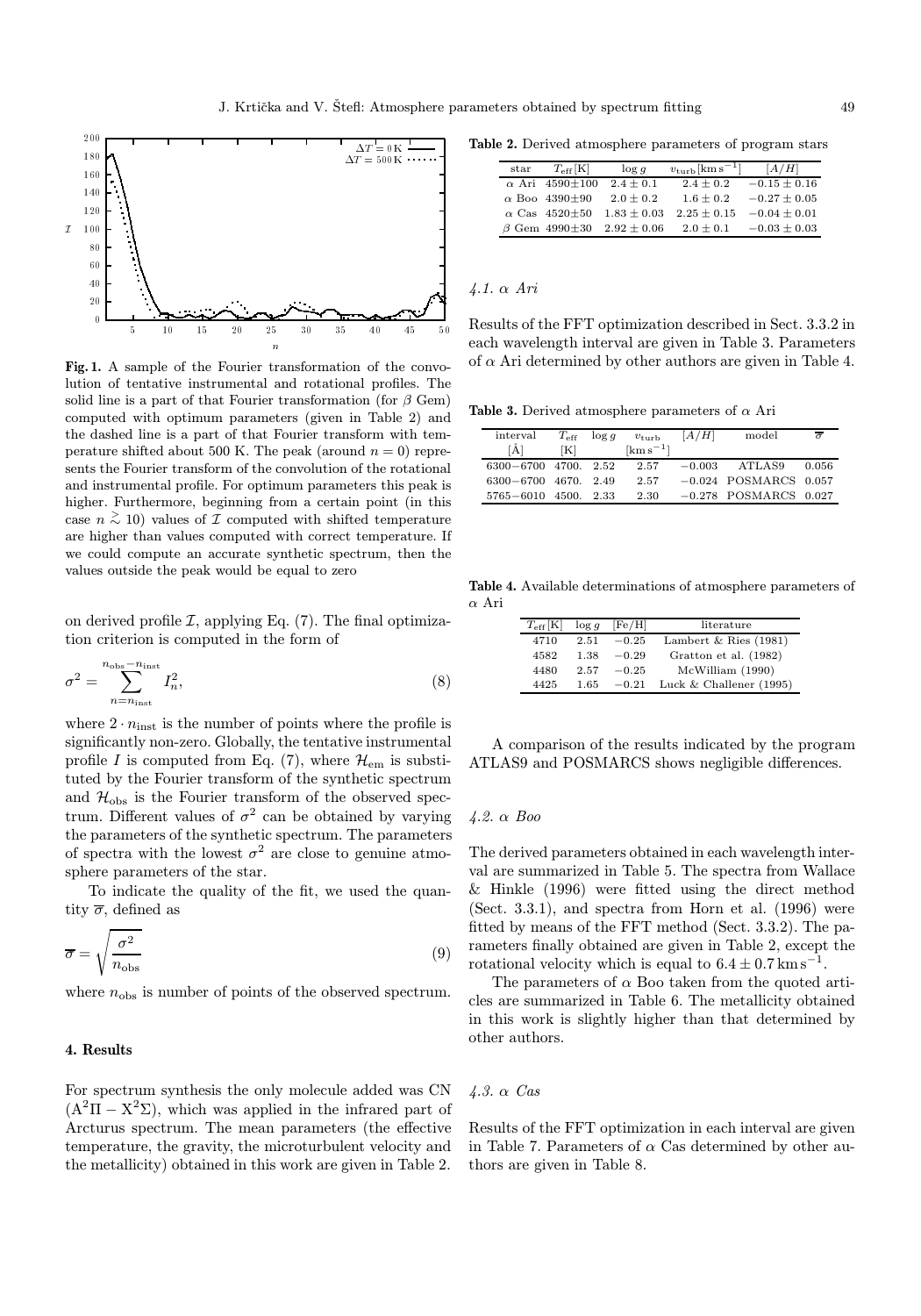

Fig. 2. Result of the optimization of  $\alpha$  Ari using the model ATLAS9 and the observed spectrum adopted from the catalogue of Montes et al. (1997). Solid line – observed spectra, dashed line – synthetic spectra

 ${\bf Table}$  5. Derived atmosphere parameters of  $\alpha$  Boo

| interval       | $T_{\rm eff}$ | $\log g$ | $v_{\text{turb}}$       | A/H      | $v \sin i$                     | model           | $\overline{\sigma}$ |
|----------------|---------------|----------|-------------------------|----------|--------------------------------|-----------------|---------------------|
| ΙA             | ſΚl           |          | $\mathrm{km \, s^{-1}}$ |          | $\mathrm{km}\,\mathrm{s}^{-1}$ |                 |                     |
| $9170 - 9260$  | 4600          | 2.30     | 1.48                    | $-0.291$ | 0.5                            | POSMARCS 0.074  |                     |
| $9090 - 9180$  | 4470          | 2.35     | 1.51                    | $-0.155$ | 6.6                            | POSMARCS 0.063  |                     |
| $9000 - 9100$  | 4423          | 1.71     | 1.66                    | $-0.234$ | 8.1                            | POSMARCS 0.055  |                     |
| 8920-9010 4330 |               | 1.53     | 1.25                    | $-0.367$ | 6.5                            | POSMARCS 0.016  |                     |
| 8850-8930 4410 |               | 1.53     | 1.70                    | $-0.461$ | 5.9                            | POSMARCS 0.016  |                     |
| 8770-8850 4400 |               | 2.50     | 2.03                    | $-0.256$ | 5.3                            | POSMARCS 0.022  |                     |
| 8690-8780      | 4350          | 1.64     | 1.66                    | $-0.232$ | 5.9                            | <b>POSMARCS</b> | 0.032               |
| 7300-7700      | 4200          | 1.96     | 2.89                    | $-0.246$ |                                | ATLAS9          | 0.049               |

Table 6. Parameters of  $\alpha$  Boo, available in the quoted articles

| $T_{\rm eff}$ [K] $\log g$ [Fe/H] |               | literature                         |
|-----------------------------------|---------------|------------------------------------|
| 4500                              | $2.01 - 0.56$ | Lambert & Ries $(1981)$            |
| 4421                              | $0.98 - 0.48$ | Gratton et al. (1982)              |
| 4345                              | $1.50 - 0.38$ | Gratton & Ortolani (1986)          |
| 4235                              | $1.7 - 0.60$  | Leep et al. $(1987)$               |
| 4300                              | $2.00 - 0.69$ | Fernandez-Villacanas et al. (1990) |
| 4280                              | $2.19 - 0.60$ | McWilliam (1990)                   |
| 4330                              | $2.10 - 0.58$ | Brown & Wallerstein (1992)         |
| 4280                              | $1.30 - 0.54$ | McWilliam & Rich (1994)            |
| 4300                              | $1.50 - 0.47$ | Sneden et al. (1994)               |

4.4. β Gem

Results of optimization in individual intervals are given in Table 9. The parameters of  $\beta$  Gem available in the quoted literature are given in Table 10.

Table 7. Derived atmosphere parameters of  $\alpha$  Cas. Spectra in the first row are taken from Horn et al. (1996), and the rest is taken from Štefl (1985, 1994)

|               |      |      | interval [Å] $T_{\rm eff}$ [K] $\log g \, v_{\rm turb}$ [km s <sup>-1</sup> ] [A/H] |          | model                     | $\overline{a}$ |
|---------------|------|------|-------------------------------------------------------------------------------------|----------|---------------------------|----------------|
| $6300 - 6700$ | 4500 | 1.81 | 2.36                                                                                | $-0.026$ | ATLAS9                    | 0.045          |
| $6040 - 6200$ | 4650 | 1.85 | 1.92                                                                                |          | $-0.035$ POSMARCS 0.048   |                |
| $6200 - 6400$ | 4480 | 1.82 | 2.34                                                                                |          | $-0.038$ POSMARCS 0.063   |                |
| 5800-6000     | 4530 | 1.88 | 2.29                                                                                |          | $-0.039$ POSMARCS $0.064$ |                |
| 5740-5800     | 4490 | 1.85 | 2.16                                                                                |          | $-0.063$ POSMARCS $0.064$ |                |

Table 8. Parameters of  $\alpha$  Cas obtained from the literature

| $T_{\rm eff}[\rm K]$ | $\log g$ | [Fe/H]  | literature              |
|----------------------|----------|---------|-------------------------|
| 4755                 | 2.01     | $-0.18$ | Lambert & Ries $(1981)$ |
| 4710                 | 1.12     | $-0.03$ | Gratton et al. (1982)   |
| 4610                 | 2.71     | $-0.09$ | McWilliam (1990)        |
| 4520                 | 1.72     | $-0.22$ | Štefi (1994)            |

Table 9. Derived atmosphere parameters of  $\beta$  Gem

|                       |  | interval [A] $T_{\text{eff}}$ [K] $\log g \ v_{\text{turb}}$ [km s <sup>-1</sup> ] [A/H] model $\overline{\sigma}$ |                      |  |
|-----------------------|--|--------------------------------------------------------------------------------------------------------------------|----------------------|--|
| 6300-6700 5000 2.88   |  | 1.98                                                                                                               | $-0.04$ ATLAS9 0.048 |  |
| 5000 - 5350 4970 2.95 |  | 1.96                                                                                                               | $-0.01$ ATLAS9 0.041 |  |

Table 10. Parameters of  $\beta$  Gem, taken from the literature

| $T_{\rm eff}[\rm K]$ | $\log g$ | $[{\rm Fe/H}]$ | literature              |
|----------------------|----------|----------------|-------------------------|
| 5040                 | 3.12     | 0.02           | Lambert & Ries $(1981)$ |
| 4941                 | 2.48     | 0.16           | Gratton et al. (1982)   |
| 4800                 | 2.6      | $-0.11$        | Tomkin & Lambert (1983) |
| 4850                 | 2.96     | $-0.07$        | McWilliam (1990)        |
| 4865                 | 2.75     | $-0.04$        | Drake $&$ Smith (1991)  |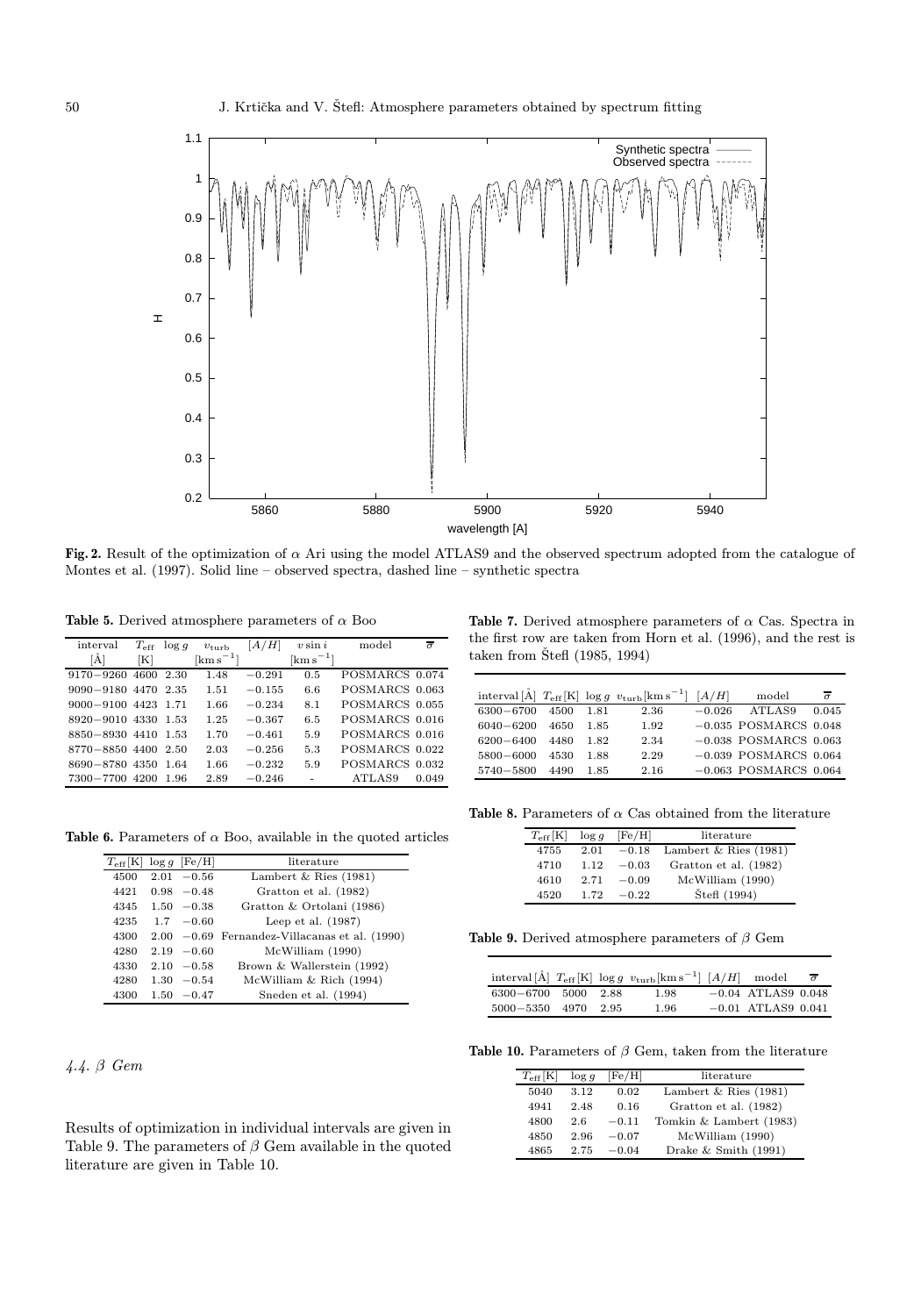

Fig. 3. A comparison of observed (solid line) and the best fitted synthetic spectra (dashed line) for  $\alpha$  Boo in the infrared region. The observed spectrum is taken from the Arcturus atlas (Wallace & Hinkle 1996)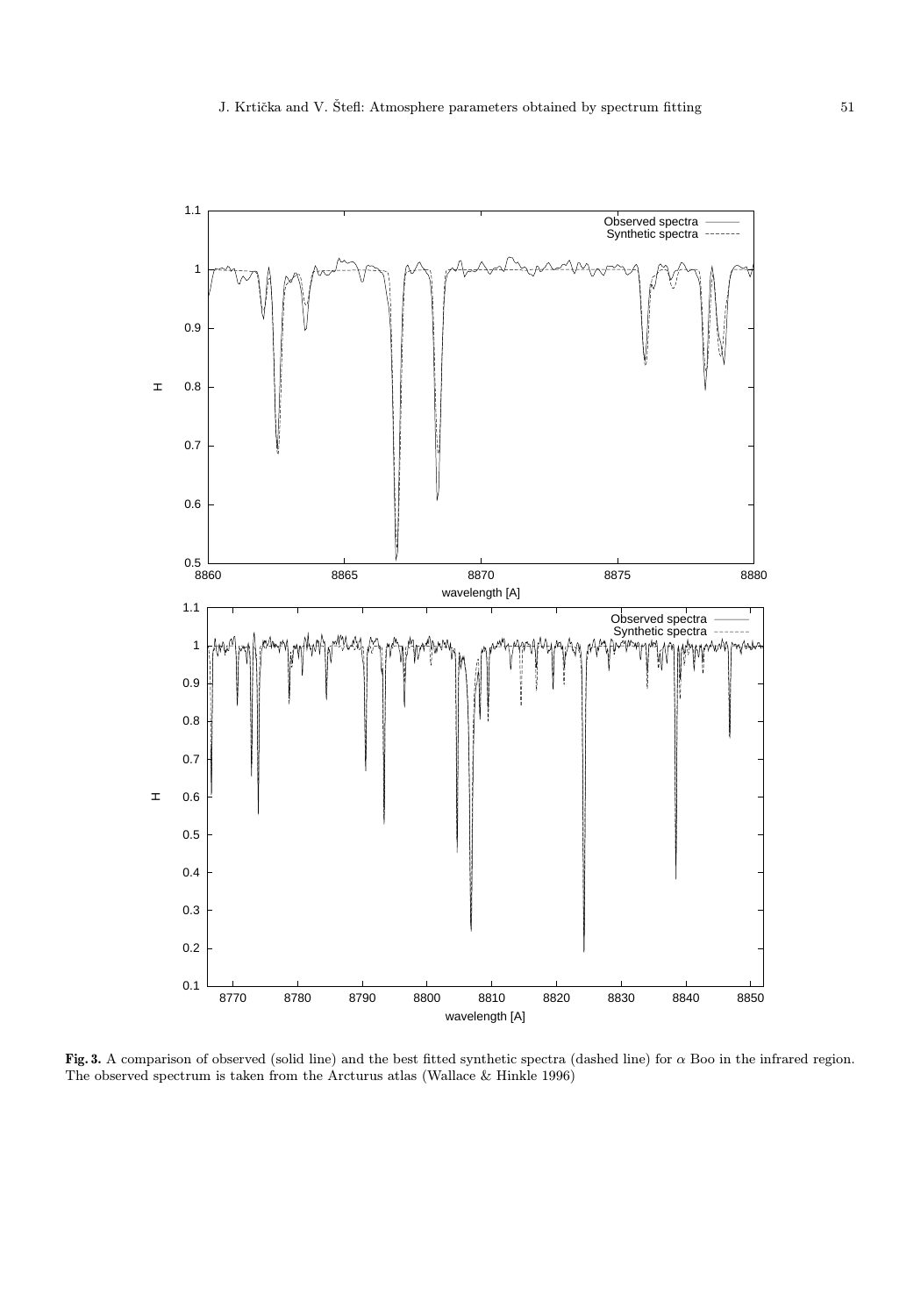

Fig. 4. A comparison of observed (solid line) and the best fitted synthetic spectra (dashed line) for  $\alpha$  Cas. The upper observed spectrum is taken from  $\text{\text{Stef}}$  (1985, 1994), the bottom one was adopted from Horn et al. (1996)



Fig. 5. A comparison of the observed (solid line) and the best fitted synthetic spectra (dashed line) for  $\beta$  Gem. The observed spectrum was acquired at Kraví hora observatory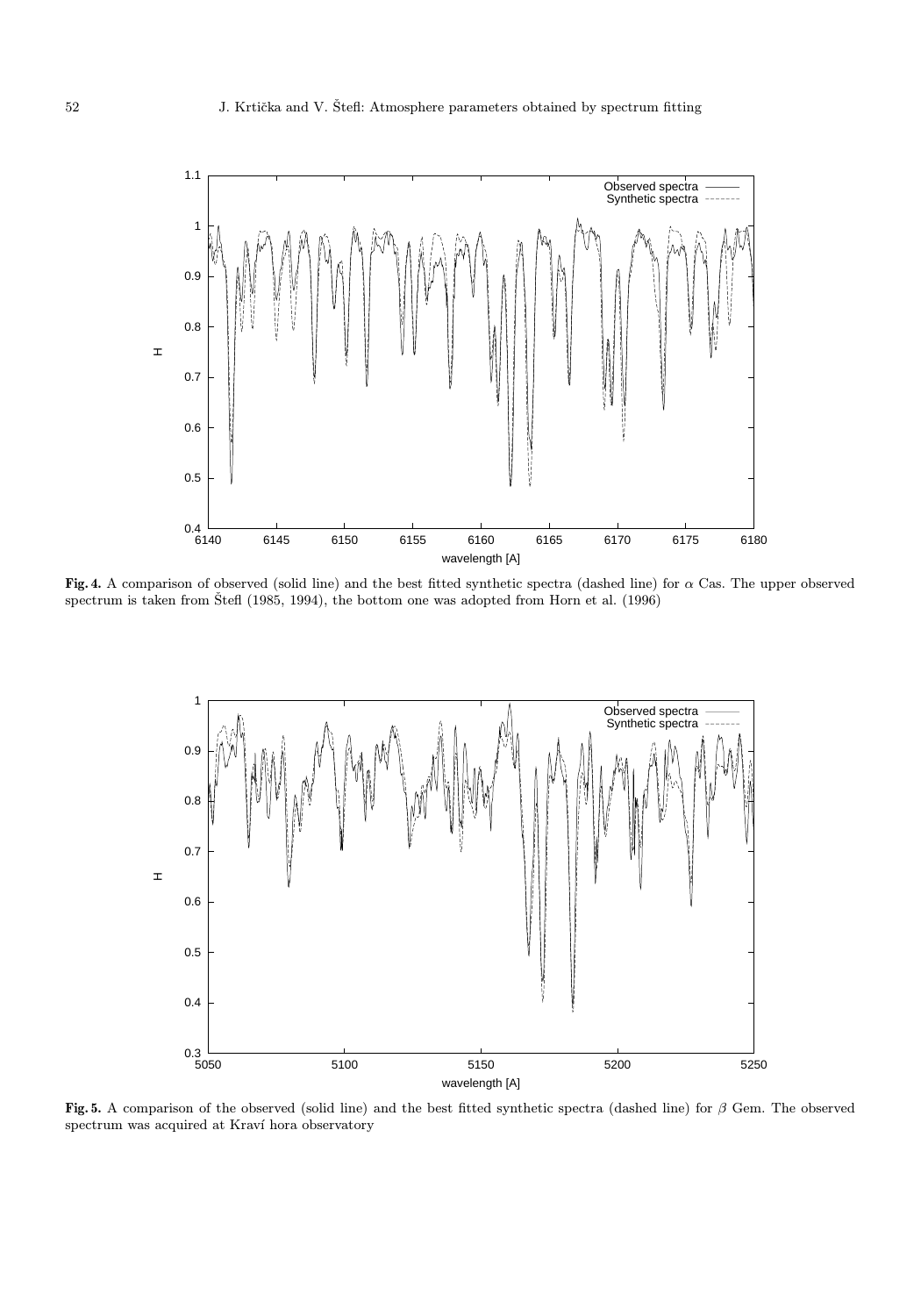#### 5. Spectra with different resolving powers

Another interesting comparison, suggested by our referee, is the processing of spectra with different resolving powers. For such an investigation we selected  $\alpha$  Cas. Information taken from a spectrum generally depends on resolving power, but an equivalent width does not, while our technique is in principle independent on the resolving power. Moreover, the correctness of the continuum location can be tested using spectra with different resolving powers. In Table 11 we summarized the results obtained in very similar wavelength intervals (approximately 6300  $\dot{A} - 6700 \dot{A}$ ) using spectra acquired with different resolving powers. From the table it turns out that the results obtained with different spectrograms (specially metallicity) do not depend on the resolving power.

Table 11. Parameters of  $\alpha$  Cas obtained from spectra with different resolving powers. For this calculation we applied POSMARCS models

| $R_{\parallel}$ | $T_{\rm eff}[\rm K]$ |      | $\log g$ $v_{\rm turb}$ [km s <sup>-1</sup> ] | [A/H]               | $\overline{\sigma}$ |
|-----------------|----------------------|------|-----------------------------------------------|---------------------|---------------------|
| 7000            | 4570                 | 1.73 | 3.00                                          | $-0.09$             | 0.050               |
| 13000           | 4510                 | 1.78 | 2.37                                          | $-0.10 \quad 0.045$ |                     |
| 50000           | 4500                 | 1.81 | 2.35                                          | $-0.06$             | 0.069               |

### 6. Conclusions

The parameters of each star obtained in different wavelength intervals are close to each other, except for Arcturus, where we can find large differences in both effective temperature and gravity. One of the possible reasons may be that the infrared regions used in this work are not overly occupied by lines.

The effective temperatures obtained are in good agreement with that indicated by Gratton et al. (1982). Conversely, gravities are close to that derived by McWilliam (1990) and Lambert & Ries (1981).

The value obtained for  $[A/H]$  cannot be directly compared with that of [Fe/H] obtained by other authors because our value of  $[A/H]$  represents an averaged quantity, since the majority of lines are Fe-lines in the spectra of K-giants, the value of  $[A/H]$  has to be close to [Fe/H]. Moreover, small discrepancy between [Fe/H] available in the quoted literature and the results presented in this paper may be caused mainly by the choice of gf values, and secondly by the model atmosphere adopted here. Nowadays MARCS models are usually emploied.

Synthetic spectra presented in Figs. 2–5 are in good agreement with observed ones. Differences between them can be caused by the following effects: (1) abundances of each element may differ from  $[A/H]$ , but large abundance optimization of selected elements (e.g. C, N, O, Mg, Fe), together with computation of appropriate model atmosphere, still overloads modern computers. However, for Arcturus we tried to compute abundances of individual elements with fixed main parameters (i.e.  $T_{\text{eff}}$ , log g, [A/H],  $v_{\text{turb}}$ , but the results are inconsistent, probably because we used limited spectral regions. (2) Line profiles may be affected by NLTE effects, although Drake & Smith (1991) showed for  $\beta$  Gem, that metallicities are not significantly affected by departures from NLTE. (3) Vertical stratification of some parameters, such us elements or microturbulent velocity, may affect line profiles (see for example Zboril 1996). (4) Finally, there may be errors in atomic constants, mainly oscillator strengths.

The present work mainly intended to show how spectrum fitting can be applied for the derivation of the atmosphere parameters of K giant stars. Another interesting comparison could be made while processing lines of each element separately, i.e. varying abundance of selected elements with constant atmosphere parameters (specially  $[A/H]$ , or, possibly, fitting lines of selected elements to obtain all atmosphere parameters. Moreover, discrepancies can be better discussed by the sorting of the lines by excitation potential, by ionization stages and by equivalent width. However, numerical tests showed that for such an analysis, spectra covering large wavelength intervals are required, but such study is beyond the scope of this paper.

Future research will be concentrated on the determination of atmosphere parameters of stars with lower metallicity (e.g. Pop II giants). This can help for a better understanding of the increasing discrepancy between the metallicities obtained for Arcturus. The results of these calculations will be part of a forthcoming paper (Krtička  $&$  Stefl 1999, in preparation).

Acknowledgements. The authors are thankful to J. Kubát for kind help and to B. Plez for kindly providing model atmospheres. This research disposed of the SIMBAD database operated at CDS, Strasbourg, France. Tables determining of  $T_{\text{eff}}$ ,  $\log q$  and [Fe/H] are taken from the catalogue of [Fe/H] determinations (Cayrel de Strobel et al. 1997). We wish to thank our referee, F. Spite, for valuable remarks on this manuscript.

# References

- Abbett W.P., Beaver M., Davids B., et al., 1997, ApJ 480, 395
- Barbuy B., Perrin M.N., Cayrel R., 1990, Rev. Mex. Astron. Astrofis. 21, 406
- Bessell M.S., Castelli F., Plez B., 1998, A&A 333, 231
- Brown J.A., Wallerstein G., 1992, AJ 104, 1818
- Cayrel de Strobel G., Soubiran C., Friel E.D., Ralite N., Francois P., 1997, A&AS 124, 299
- Cayrel R., Perrin M.N., Buser R., Barbuy B., Coupry M.F., 1991, A&A 247, 122
- Chavez M., Malagnini M.L., Morossi C., 1997, A&AS 126, 267
- Cowley C.R., 1996, in: Model Atmospheres and Spectrum Synthesis, 5th Viena - Workshop, Adelman S.J., Kupka